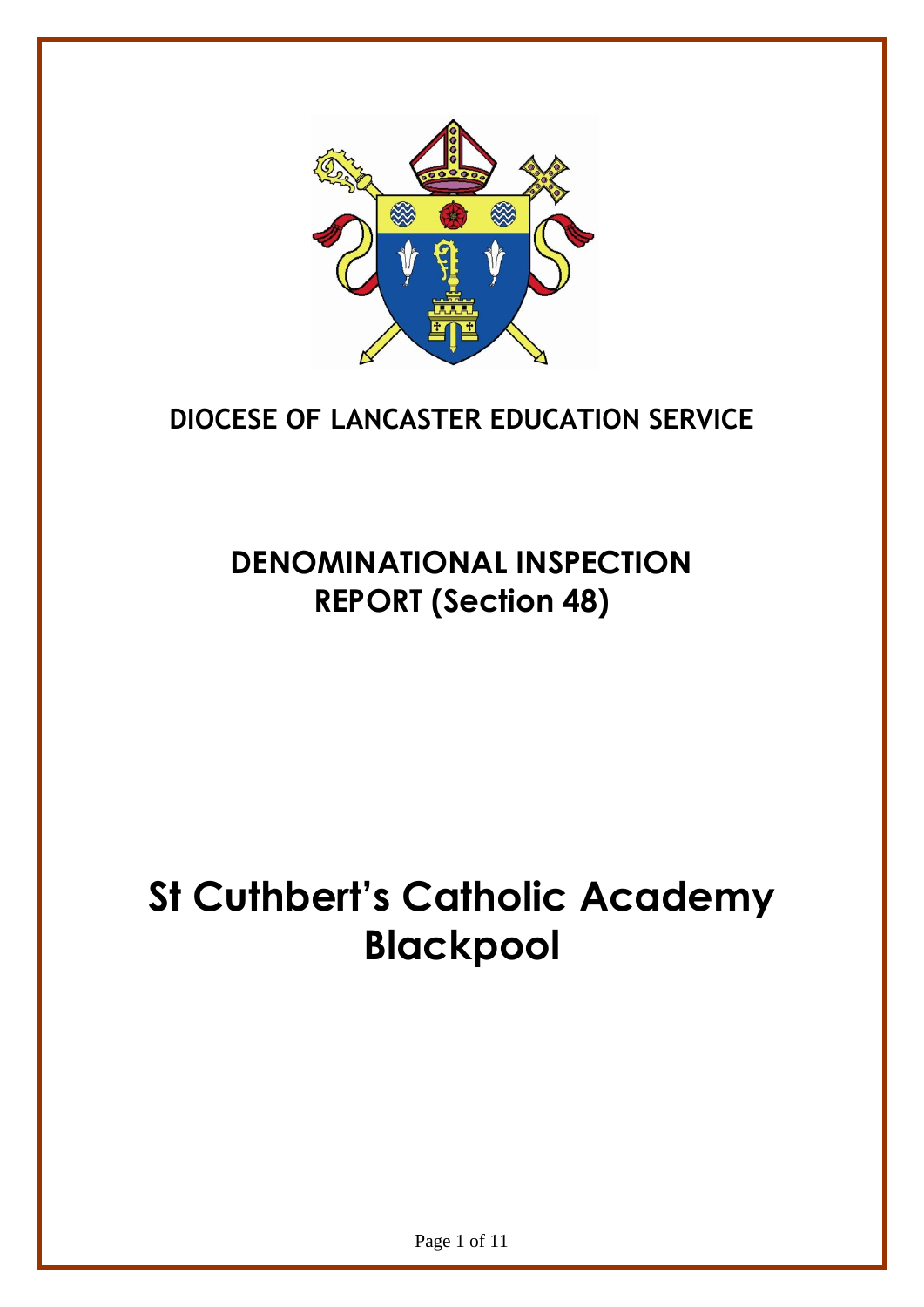## **DENOMINATIONAL INSPECTION REPORT (Section 48)**

**on**

## **THE CATHOLIC LIFE OF THE SCHOOL AND RELIGIOUS EDUCATION**

| School:                       | <b>St Cuthbert's Catholic Academy</b>                                       |
|-------------------------------|-----------------------------------------------------------------------------|
| <b>Address:</b>               | <b>Lightwood Avenue</b><br><b>Blackpool</b><br>Lancashire<br><b>FY4 2AU</b> |
| <b>Telephone Number:</b>      | 01253 403232                                                                |
| <b>Email Address:</b>         | ssm@ctkacademy.co.uk                                                        |
| <b>School URN:</b>            | 141115                                                                      |
| <b>Executive Headteacher:</b> | <b>Mrs Sarah Smith</b>                                                      |
| <b>Chair of Governors:</b>    | Mr Barry Leyland                                                            |
| Lead Inspector:               | <b>Mrs Rachel Ballard</b>                                                   |
| <b>Team Inspector:</b>        | <b>Mrs Adrienne Delaney</b>                                                 |
| <b>Date of Inspection:</b>    | 4th October 2018                                                            |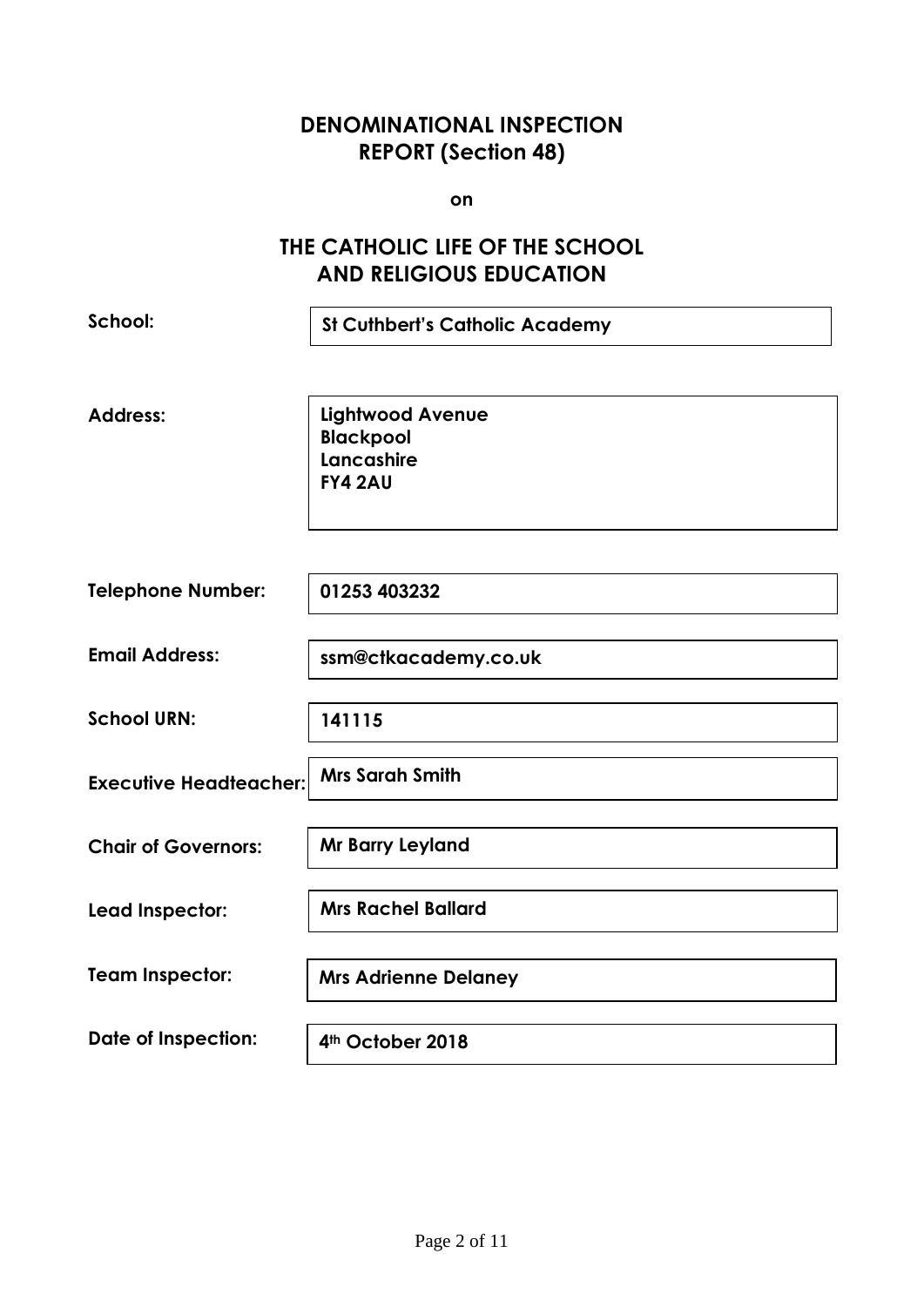#### **INFORMATION ABOUT THE SCHOOL**

St Cuthbert's Catholic Academy is an average-sized school situated just outside Blackpool town centre. It serves an area of high deprivation and the number of pupils eligible for free school meals is above the national average. The academy serves the parish of St Cuthbert. Pupils are taught in single age classes from Nursery to Year 6. The number of pupils from minority ethnic groups and pupils who speak English as an additional language has increased over the past few years. The percentage of disadvantaged pupils in the academy is above the national average.

| <b>PUPILS</b>                       | ΥR             | Y1             | <b>Y2</b> | Y3         | Υ4       | Y5             | Υ6 | Total |
|-------------------------------------|----------------|----------------|-----------|------------|----------|----------------|----|-------|
| Number on roll                      | 29             | 28             | 29        | 30         | 30       | 30             | 27 | 203   |
| Catholics on roll                   | 13             | 16             | 11        | 17         | 16       | 17             | 19 | 109   |
| Other Christian denomination        | 4              | 0              | 4         | 8          | 5        | 6              |    | 28    |
| Other faith background              | 2              | $\overline{2}$ | 3         |            | $\Omega$ | $\overline{2}$ | 3  | 13    |
| No religious affiliation            | 10             | 10             | 11        | 4          | 9        | 5              | 4  | 53    |
| No of learners from ethnic          | 12             | 13             | 11        | 12         | 8        | 8              | 9  | 73    |
| groups                              |                |                |           |            |          |                |    |       |
| <b>Total on SEN Register</b>        | $\overline{2}$ |                | 3         |            | 2        | 4              | 3  | 16    |
| <b>Total with Statements of SEN</b> |                | 0              | $\Omega$  | O          | $\Omega$ |                |    | 3     |
| Exclusions in last academic year    | Permanent      |                | 0         | Fixed term | $\Omega$ |                |    |       |
| Index of multiple deprivation       | 187            |                |           |            |          |                |    |       |
| percentile                          | 2.45%          |                |           |            |          |                |    |       |

| PARISHES SERVED BY THE SCHOOL |        |
|-------------------------------|--------|
| Name of Parish                | No of  |
|                               | Pupils |
| St Cuthbert's                 | 45     |
|                               |        |
|                               |        |
|                               |        |

| <b>TEACHING TIME FOR RE</b> | ΥR  | v1  | $\mathbf{v}$ | v.  | ٧Δ  | <b>A</b> | Y6 | Total |
|-----------------------------|-----|-----|--------------|-----|-----|----------|----|-------|
| Total teaching time (Hours) | ن.∠ |     | ے ۔          | ت.∠ |     | ں ،ے     |    | 17.5  |
| % of teaching time          | 0%  | 10% | $0\%$        | 10% | 10% | 10%      | 0% |       |

| TEACHING TIME FOR ENGLISH   | ΥR  | $\mathbf{v}$ | $\mathbf{v}$ | v.  | Y4  |     |     | Total |
|-----------------------------|-----|--------------|--------------|-----|-----|-----|-----|-------|
| Total teaching time (Hours) |     |              |              |     |     |     |     |       |
| % of teaching time          | 35% | 35%          | 35%          | 35% | 35% | 35% | 35% |       |

| <b>TEACHING TIME FOR MATHS</b> | ΥR  | $\mathbf{v}$ | v   |     |     | V E | Υ6   | Total |
|--------------------------------|-----|--------------|-----|-----|-----|-----|------|-------|
| Total teaching time (Hours)    |     |              |     |     |     |     | 6.25 | 36.25 |
| % of teaching time             | 20% | 20%          | 20% | 20% | 20% | 20% | 25%  |       |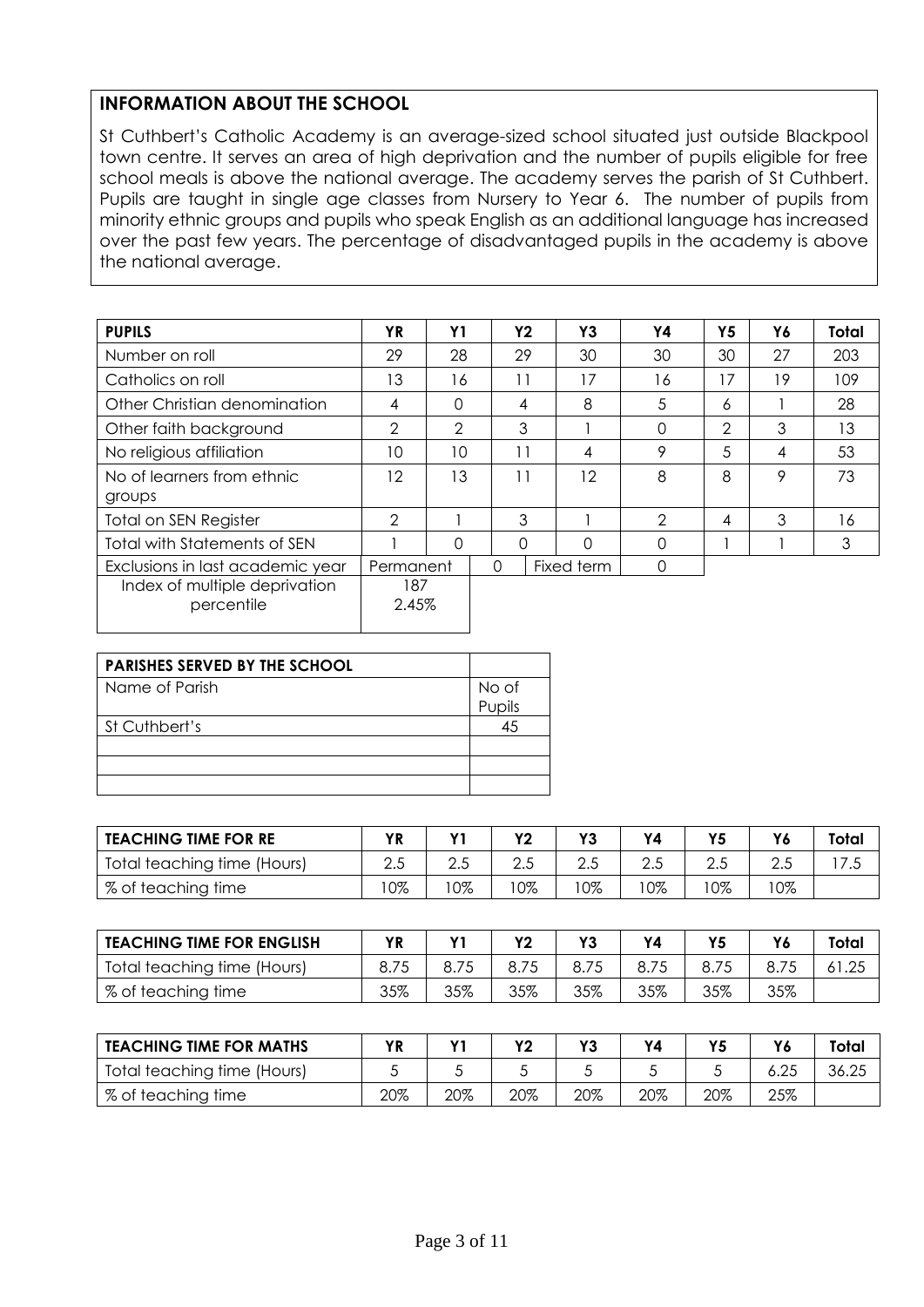| <b>STAFFING</b>                                  |     | <b>ORGANISATION</b>        |                |
|--------------------------------------------------|-----|----------------------------|----------------|
| Full-time teachers                               | 8   | Published admission number | 3 <sub>C</sub> |
| Part-time teachers (including leaders)           | 5   | Number of classes          | 9              |
| Total full-time equivalent (FTE)                 | 13  | Average class size KS1     | 3C             |
| Classroom Support assistants                     | 16  | Average class size KS2     | 3C             |
| Percentage of Catholic teachers FTE              | 54% |                            |                |
| Number of teachers teaching RE                   | 7   |                            |                |
| Number of teachers with CCRS or<br>equivalent    | 3   |                            |                |
| Number of teachers currently<br>undertaking CCRS |     |                            |                |
| Chaplaincy staffing                              | 0   |                            |                |

| <b>ORGANISATION</b>        |    |
|----------------------------|----|
| Published admission number | 30 |
| Number of classes          | Q  |
| Average class size KS1     | 30 |
| Average class size KS2     | ৭∩ |

| <b>EXPENDITURE (£)</b>                           | Last financial<br>year<br>2017/18 | Current<br>financial year<br>2018/19 | <b>Next financial</b><br>year<br>2019/20 |
|--------------------------------------------------|-----------------------------------|--------------------------------------|------------------------------------------|
| Total expenditure on teaching/learning resources | £30,800                           | £25,000                              | <b>TBC</b>                               |
| RE Curriculum allowance from above               | £900                              | £1500                                | <b>TBC</b>                               |
| English Curriculum allowance from above*         | £11000 $*$                        | £10,000*                             | <b>TBC</b>                               |
| <b>Total CPD budget</b>                          | £7600                             | £5000                                | <b>TBC</b>                               |
| RE allocation for CPD                            | £3500                             | £2000                                | TBC                                      |

#### **How the school has developed since the last inspection**

Since the previous inspection, St Cuthbert's has become part of The Blessed Edward Bamber Catholic Multi-Academy Trust with Christ the King Catholic Academy and St Mary's Catholic Academy.

A new executive headteacher has been appointed and works across both primary academies.

Leaders have used this time of change to reflect on current practice and have actively worked with diocesan advisors and staff within the Trust. There have been opportunities to work with other Catholic primary schools in Blackpool for activities such as moderation of work and joint events.

The work of the whole trust has ensured that more able pupils are better challenged in RE and marking has improved to demonstrate that pupils are responding to next steps in their learning.

The academy has an excellent capacity for sustained improvement. The new leadership team and the commitment of staff and directors illustrate the capacity to improve further.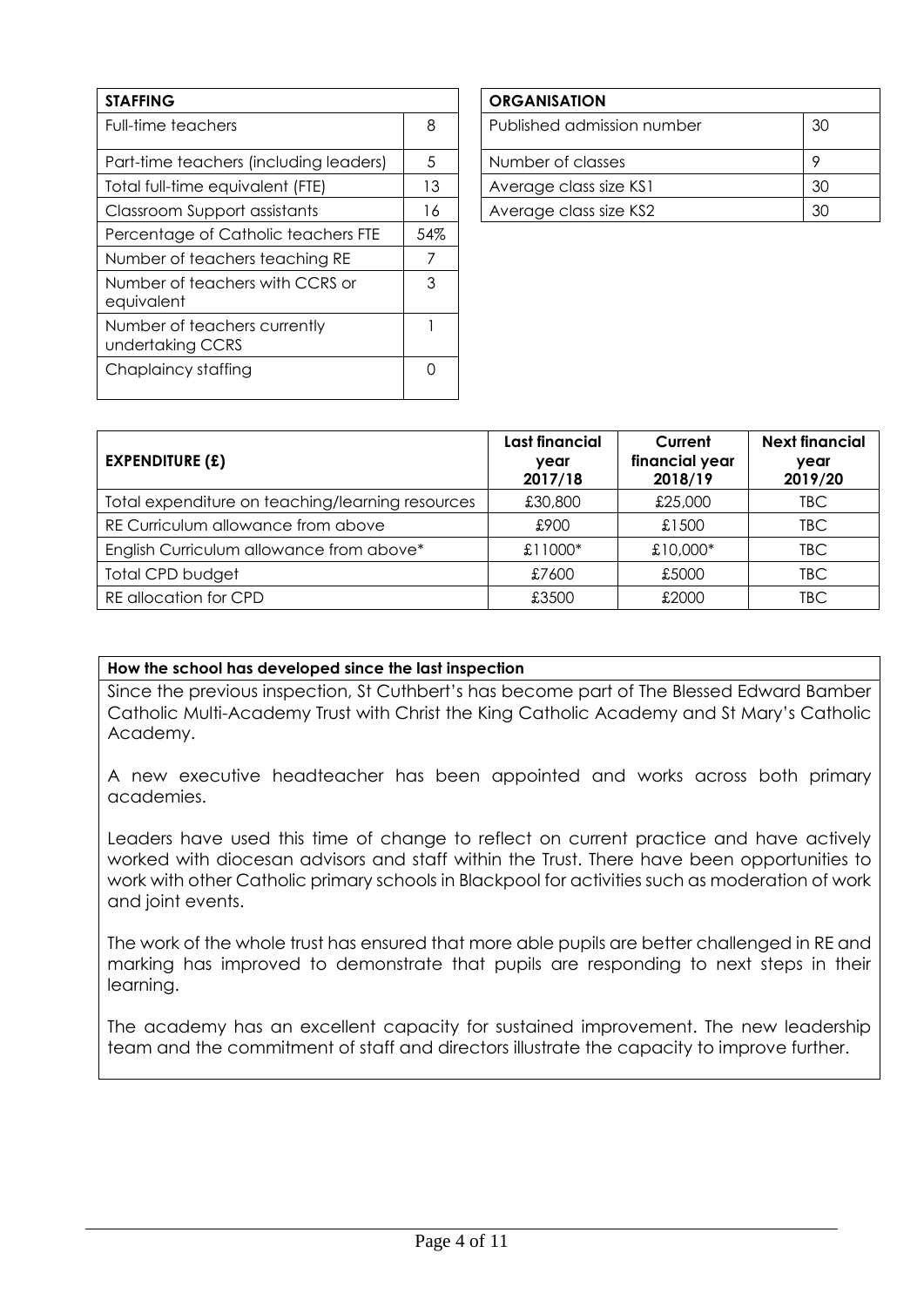# **INSPECTION JUDGEMENTS**

# **OVERALL EFFECTIVENESS 2**

**CATHOLIC LIFE 2**

**RELIGIOUS EDUCATION 2**

#### **OVERALL EFFECTIVENESS**

St Cuthbert's is a good Catholic academy, which successfully guides pupils in their faith. The dedication and drive of the executive headteacher, staff and directors leads to continuous improvement with secure and improving outcomes for all pupils.

Upon entering St Cuthbert's, visitors are aware of its Catholic identity particularly through displays where scripture, prayers and the Mission Statement are evident. Displays around the academy celebrate learning experiences and the achievements of pupils and provide evidence of their learning and enjoyment of curriculum RE.

Pupil behaviour and attitudes to learning are good. Pupils enjoy coming to the academy and are very proud to be part of this Catholic community. They benefit greatly from the opportunity to contribute to many aspects of the Catholic Life of the academy. For example, they could state what makes their school different from other schools "we pray more" and "we welcome people with outstretched arms like Jesus." Pupil participation in, and leadership of, the prayer and liturgical life of the academy are good.

The headteacher ensures that there is a clear, shared vision for this fully inclusive academy, which is understood by all. Staff, directors and pupils speak of a strong sense of belonging to this Catholic community. One pupil stated "Our school is a good school where everyone is welcome. It doesn't matter where they come from." Directors and academy leaders are totally committed to the Church's mission in education.

Due to the commitment and drive of the academy leaders, including directors, all staff have opportunities for Continuous Professional Development (CPD) in Religious Education and Catholic Life and some have completed, or are studying for, the Catholic Certificate in Religious Studies (CCRS). As a result, staff are confident in teaching curriculum RE and are authentic witnesses to the Catholic Faith.

Outcomes for pupils are good and improving in curriculum RE, with pupil premium and English as an Additional Language (EAL) groups doing as well as all pupils.

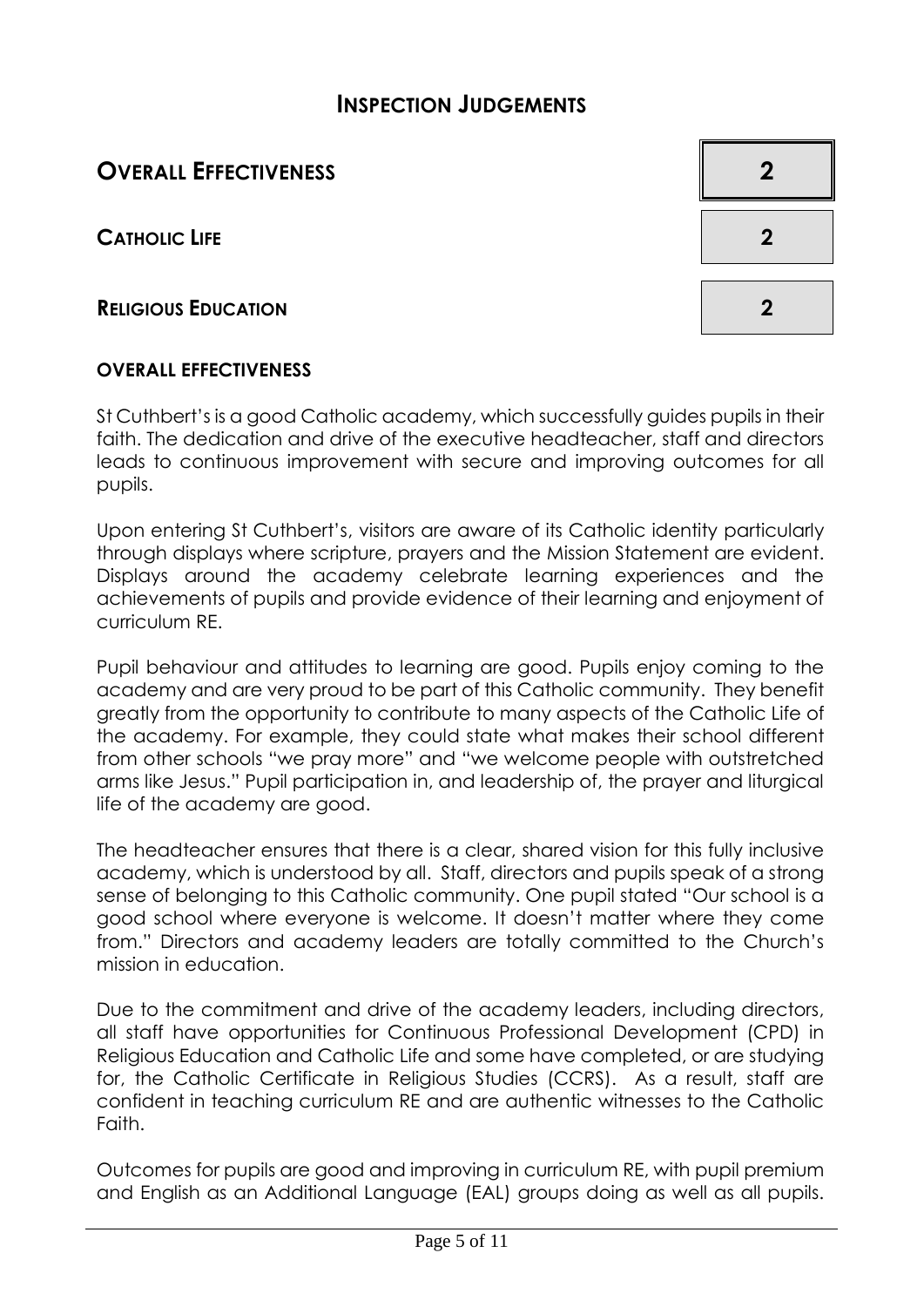From low starting points all pupils make good progress with excellent progress this year with 90% of pupils attaining expected in Year 2. Attainment across Key Stage 2 is good and improving. Pupils speak confidently about their RE lessons and can reflect on their learning.

Staff are held to account regularly and pupil progress in curriculum RE is measured termly alongside other core subjects. The academy has devised a process of monitoring called Data and Feedback Informed Teaching and Learning (DAFITAL)to conduct their monitoring that is common for all core subjects. This system is rigorous and robust and ensures that pupils are not missing out on vital learning. This is a strength of the academy.

RE subject champions have had a very positive impact on the improvement in RE and Prayer and Liturgy. Their collaborative support and expertise has had positive effects on teaching and learning for Newly Qualified Teachers. In addition to this, the development of a new scheme of work has enriched pupil experience of the Catholic life of the academy.

All teaching is good and is effective in engaging and enthusing pupils and ensuring that they learn well. Teachers' planning is good and is focused on meeting the needs of all pupils and on raising standards. Marking is having an impact throughout the academy and helps pupils understand how to improve their work.

#### **WHAT THE SCHOOL NEEDS TO DO TO IMPROVE FURTHER**

To improve further the school needs to:

- Ensure the targets set as a result of assessment are clearly met and celebrated.
- Evaluate the new scheme of work to ensure that it is meeting the needs of all pupils and offers a good balance of learning in all of the attainment strands.
- Continue to enrich the faith and religious life of staff through CPD and through prayer.

#### **CAPACITY FOR SUSTAINED IMPROVEMENT 1**

All priorities for improvement since the last inspection have been successfully addressed. The executive headteacher, senior staff and board of directors demonstrate total commitment to the ethos and mission of Catholic education where continuous improvement in every aspect of the academy is a priority. The academy's capacity for sustained improvement in all areas is outstanding because of rigorous assessment and monitoring processes leading to clear, challenging targets and appropriate priorities.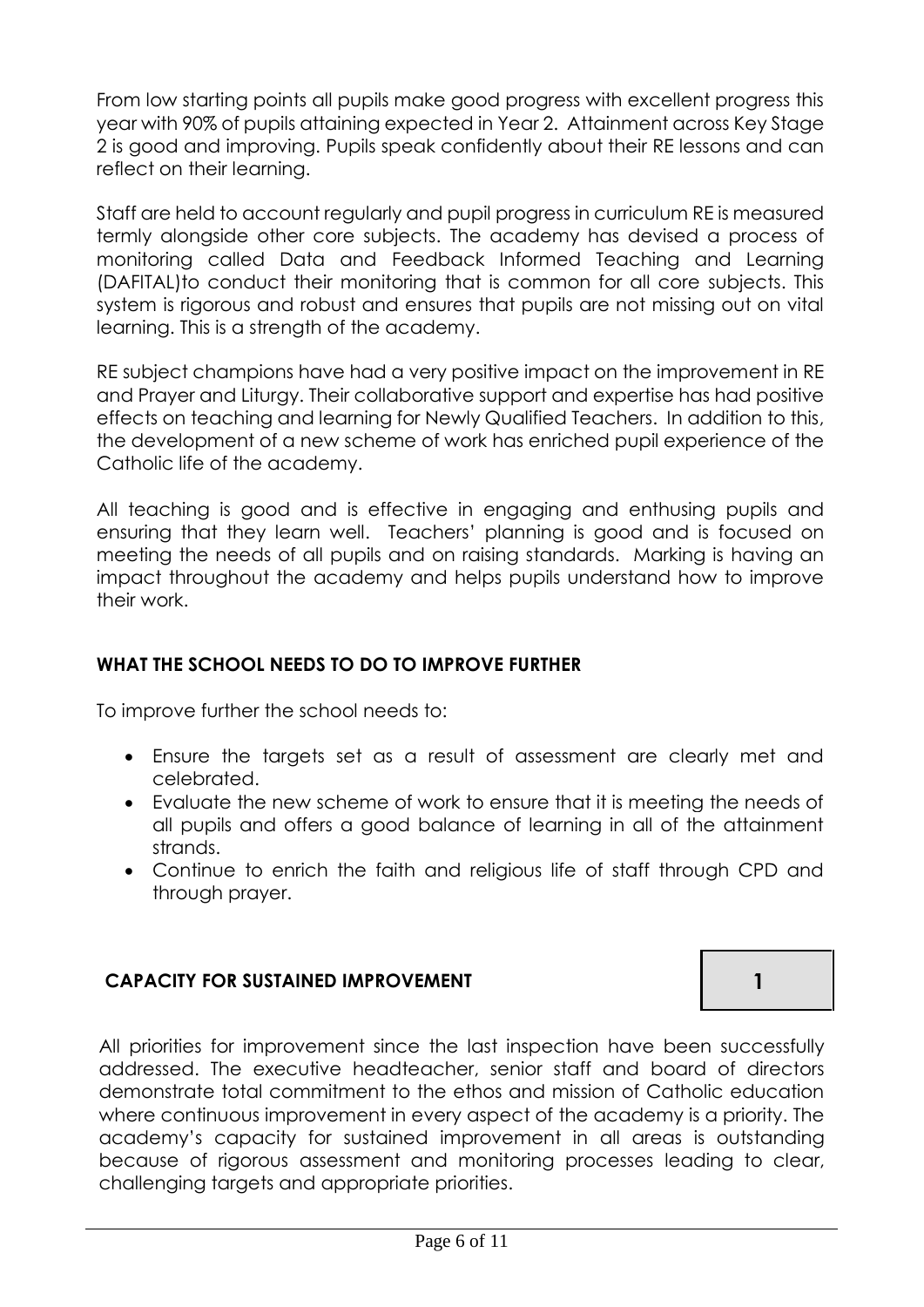# **PART A: CATHOLIC LIFE**

#### **THE CATHOLIC LIFE OF THE SCHOOL 2**

- The extent to which pupils contribute to and benefit from the Catholic Life of the school
- How well leaders and managers promote, monitor and evaluate the provision for the Catholic Life of the school <sup>2</sup>
- The quality of provision for the Catholic Life of the school  $\overline{\hspace{1cm}}_2$

| $\overline{2}$ |  |
|----------------|--|
| $\overline{2}$ |  |

Inspection confirms the academy's judgement that pupils make a good contribution to the Catholic Life of the academy.

Pupils regularly lead and take responsibility for shaping activities with a religious character. Pupils show a good understanding of the liturgical year and understand the importance of key celebrations throughout the liturgical year.

During inspection, pupils in upper Key Stage 2 planned and led prayer and liturgy in class, on the theme of 'Give and you shall receive'. They chose scripture, a prayer and led a reflection on God's message from the scripture, which enabled their peers to give appropriate responses such as "we shall give to others". In all three key stages during inspection, pupils showed great reverence and respect during times of prayer and reflection.

Staff speak positively about how leaders and managers enable them to contribute to the Catholic Life of the academy. They feel their contributions are recognised and they value the support they are given. The staff regularly meet together for prayer and they feel that this has had a positive impact on their work within the academy, particularly in supporting pupils' spiritual development. During the inspection, the headteacher led a liturgy that posed the question of 'how open to Jesus are you?' Staff were given time to reflect on how ready they were to welcome Jesus.

The academy's self-evaluation of the leadership and management of its Catholic Life is good and inspection confirms this judgement. Directors and leaders ensure the Catholic mission of the academy is at the heart of all they do within the academy. Gospel values underpin all the work of the academy trust and guide them when evaluating and in ensuring the best possible outcomes for pupils. Leaders and staff are developing a good relationship with the local parish clergy who now regularly engage with the pupils and parents through being involved in academy activities. During the inspection, inspectors joined a Year 4 class Mass where the pupils engaged with and answered questions posed to them by the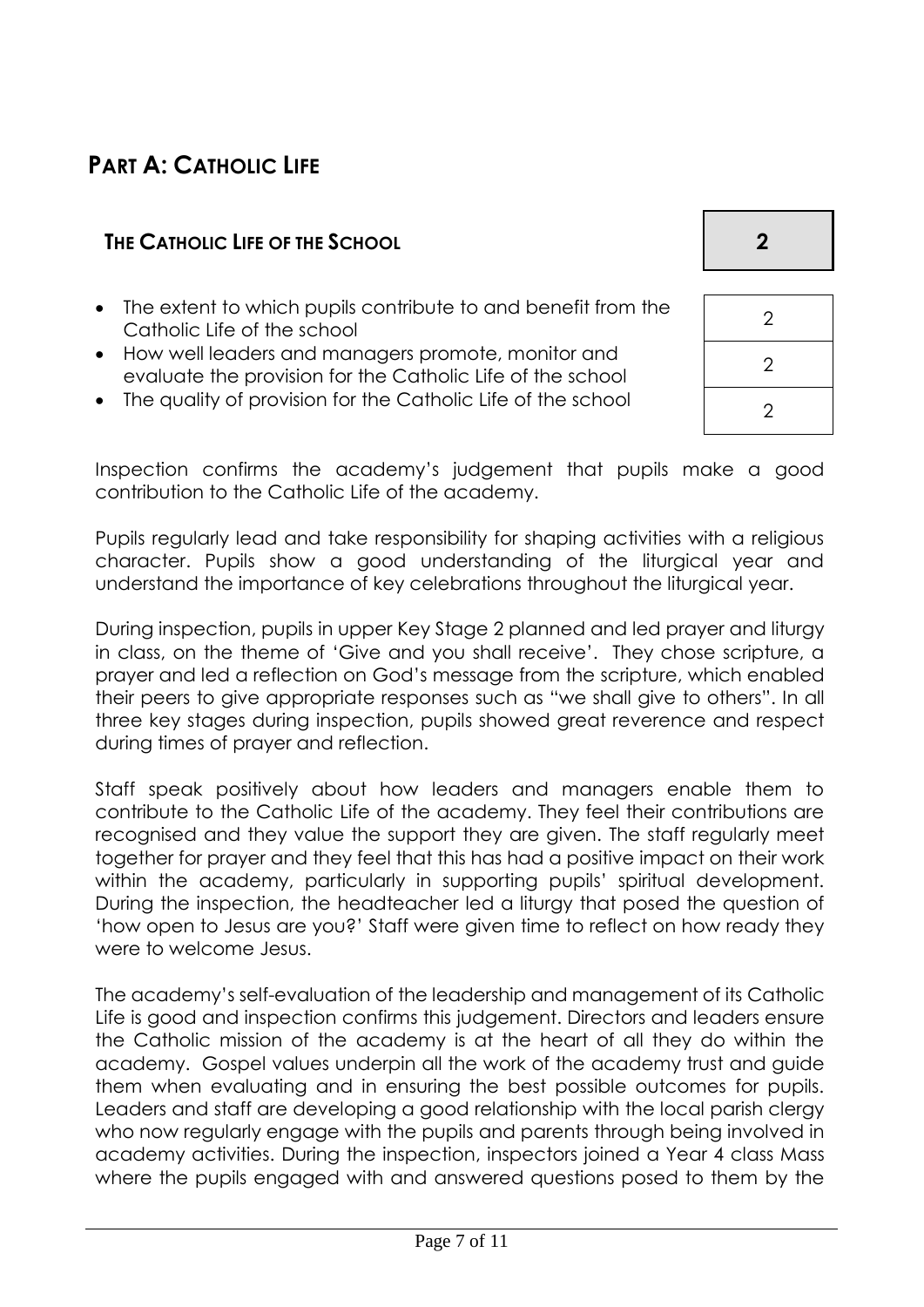priest about St Francis. The pupils demonstrated reverence appropriately and sang joyfully with the hymns.

The executive headteacher leads by example and inspires the staff and pupils, by making her beliefs and values known to all in the academy, through every personal interaction. Working with the directors, she ensures an authentic, vibrant experience of belonging to a Catholic community for pupils and staff.

Inspection confirms the academy's judgement that the quality of provision for the Catholic Life of the academy is good.

Staff are authentic witnesses to their faith and this is recognised by pupils, who use their example to learn about and reflect upon their own faith with enthusiasm and confidence. For example, when asked how you feel when you pray, one Year 1 pupil said, "It makes you feel that God is with you."

Through the commitment of all those in the academy to its Catholic mission, pupils are encouraged to know about, value and experience the call to, and action for, justice. They recognise that each of them has a call from Jesus, to do kind and charitable works, helping those in need. For example, pupils' contributions to local and wider community charities such as, Street life, St Vincent de Paul, Brian House and Mary's meals, often giving of their time throughout the school day to raise money for these chosen charities.

Parents are overwhelmingly supportive of the academy and feel that Catholic values influence every part of life within the academy.

# **PART B: RELIGIOUS EDUCATION**

#### **THE QUALITY OF RELIGIOUS EDUCATION 2**

- How well pupils achieve and enjoy their learning in Religious Education<sup>2</sup>
- How well leaders and managers monitor and evaluate the provision for Religious Education <sup>1</sup>
- The quality of provision in Religious Education **2** 2

Inspection confirms the academy's judgement that the extent to which pupils enjoy and achieve in Religious Education is good.

Pupils enjoy RE and have positive attitudes towards their learning. During inspection the behaviour and attitudes to learning shown by the pupils in their RE lessons was very good. Lessons seen during the inspection demonstrated high expectations and good teacher subject knowledge.

| <u>_</u>       |  |
|----------------|--|
|                |  |
| $\overline{2}$ |  |
|                |  |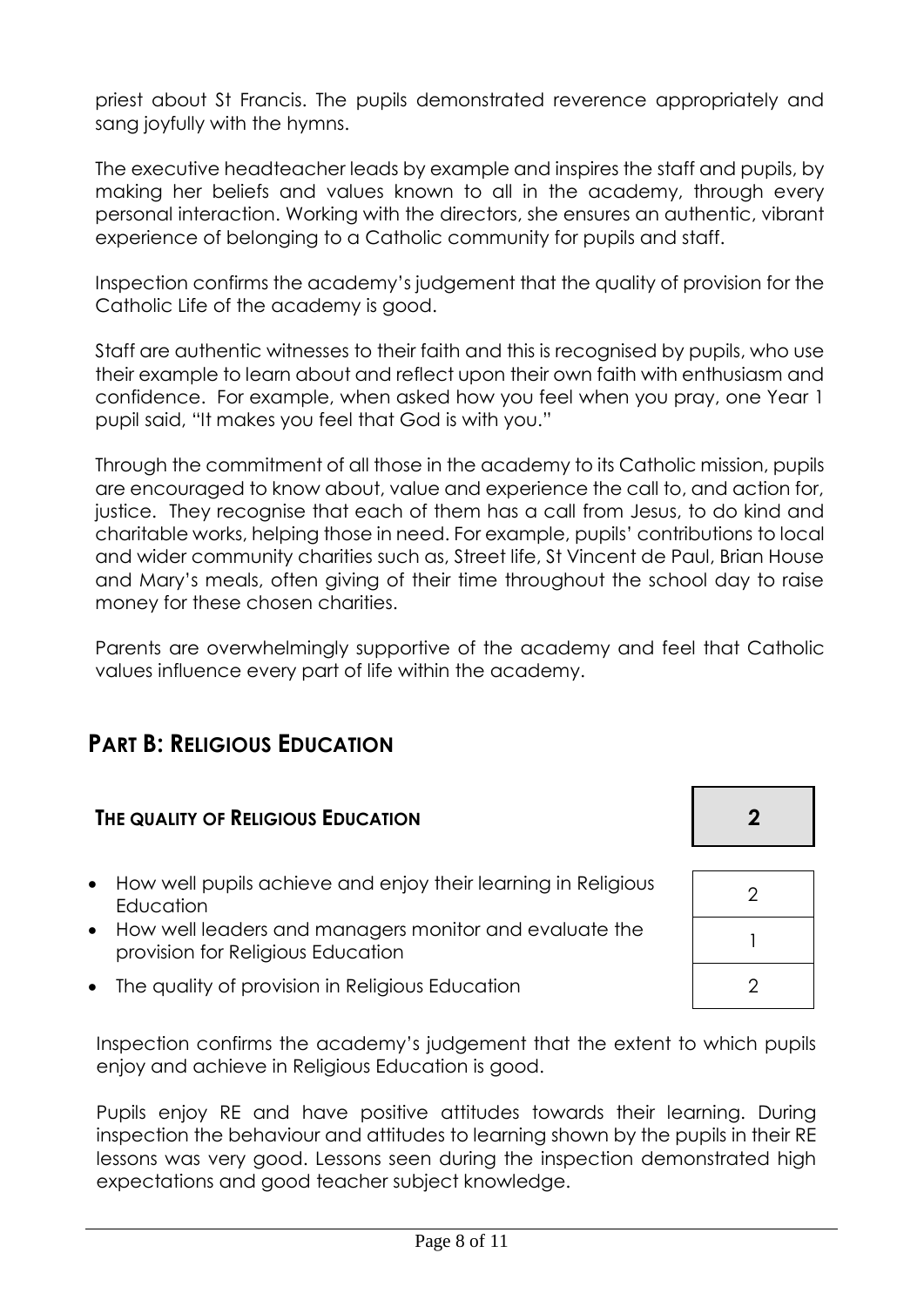During inspection, pupils in the Early Years made good progress in learning about creation. After learning that they are precious to God, one pupil, whilst in continuous provision, said "Jesus is precious to me," demonstrating that faith in Christ is being spoken of with enthusiasm. Teachers reinforced learning and key vocabulary throughout the lesson and continued to support the learning whilst conducting activities, so that children were able to talk about Jesus and the family relationships that are precious to them.

In Key Stage 1 children were able to use their understanding of the greatest commandment to discuss how they can show love for one another. Pupils demonstrated very good knowledge of the commandments and who a neighbour might be to them. Pupils in Year 6 demonstrated their knowledge of who our global neighbours are and showed they understood that they had a responsibility to support neighbours all around the world even though we don't see them. They created action plans that demonstrated how they could help. All pupils understood the command to love our neighbour and could articulate that through scripture we learn why we have this responsibility to help.

The academy's baseline data shows that most children enter the academy with very limited knowledge of the Catholic faith. Good teaching in the early years means that, by the end of the reception year, many pupils are working within the expected level of attainment. A good proportion of pupils make at least two levels progress from Key Stage 1 to Key Stage 2. As a result, standards of attainment at the end of Key Stage 2 are good. Year 2 attainment last year was very strong with 90% of pupils making expected progress. Leaders are confident that this progress in attainment can be sustained each year leading to outstanding progress in the future. Systems are in place to ensure that pupils who are not achieving are supported to be able to make good progress. Across the whole academy all pupils from different groups, including pupil premium and EAL pupils, Catholics and pupils with special educational needs and/or disabilities (SEND), make good progress through all three key stages.

Monitoring and evaluation procedures of RE are outstanding. Leaders have successfully ensured that very effective monitoring, assessment and tracking systems are in place and are having a positive impact on pupils' learning, progress and standards over the last year. They accurately inform areas of both strength and development. Leaders and managers, including directors, use the academy's tracking system to monitor the progress of individuals as well as of different groups of pupils and effectively challenge any underperformance.

The quality of provision in RE is good with excellent capacity for improvement. Teachers' planning for RE ensures that lessons build on prior learning and fully meet the needs of all pupils. Teachers seek to provide pupils with first hand activities and memorable learning experiences.

The executive headteacher, subject leader and subject champions provide very good support for staff in the delivery, resourcing and assessment of curriculum RE. A new scheme of work has been devised collaboratively with secondary and primary teachers, within the academy trust to ensure coverage and progression.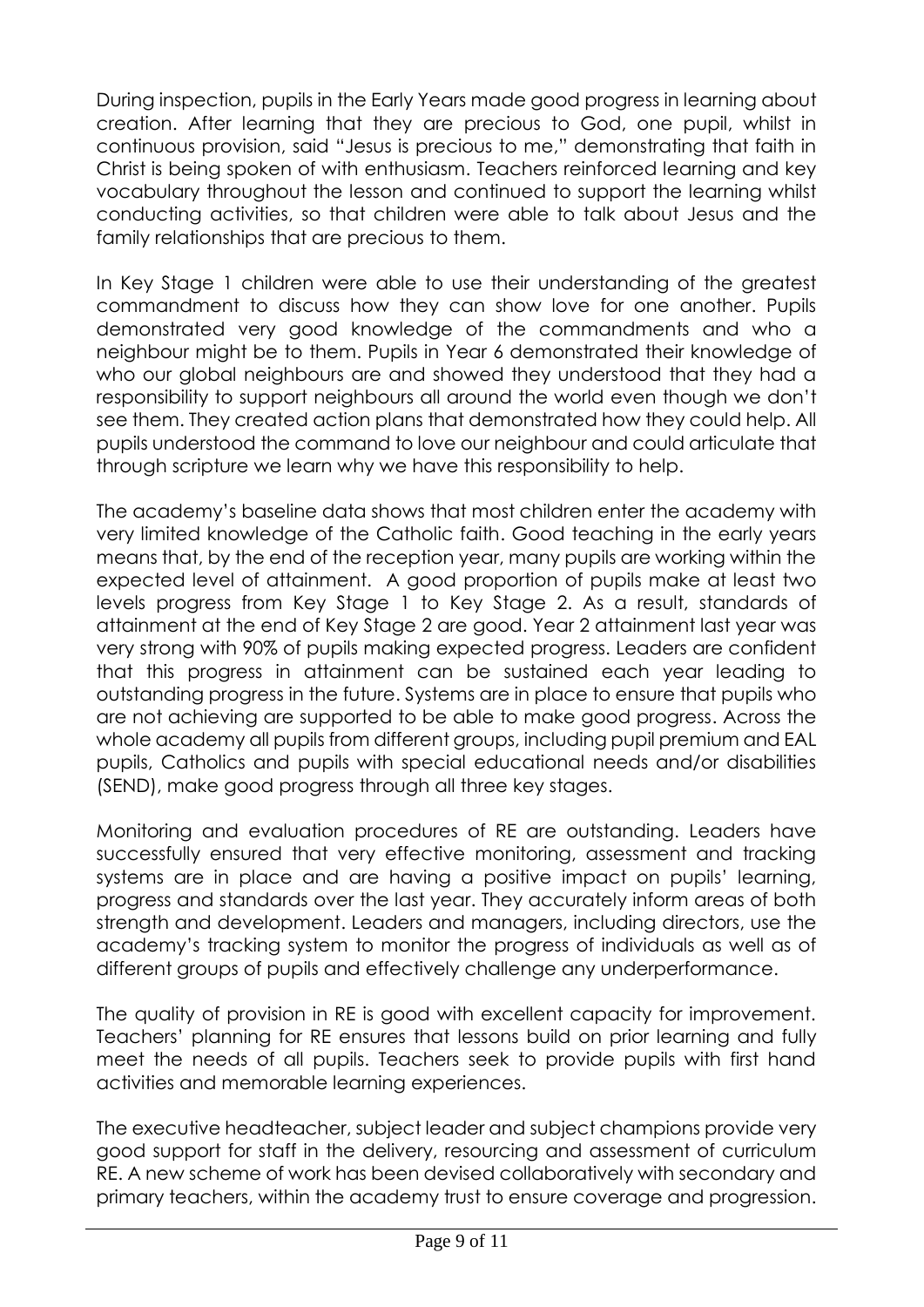The scheme incorporates the Religious Education Curriculum Directory (RECD) and the use of a range of other resources. Where necessary, diocesan support is used, for example; the Diocesan Leader of Education (DLE) has provided support for staff on the quality of evidence at Attainment Strand 2. As a result, staff are confident, using a range of stimulating resources to engage all pupils.

The academy deploys support staff very effectively to assist pupils with additional needs and they make a significant contribution to the learning and progress of these pupils. This assistance includes individual and group support largely within classes.

Across the whole academy very good subject knowledge enables teachers to ask challenging questions and to aim for higher levels in curriculum RE. A good range of teaching styles, excellent questioning techniques, clear explanations and well-paced lessons ensure that most pupils maintain their enthusiasm about their learning and make good progress in attainment target one (learning about religion) and in Attainment Target 2 (learning from religion).

Marking in RE across the whole academy is good and ensures that pupils know how well they have done as well as what they need to do to improve further. Pupils are given time to respond to marking and this helps them to move their learning on. Pupils' are clear about how their learning is assessed and can talk about their targets for improvement.